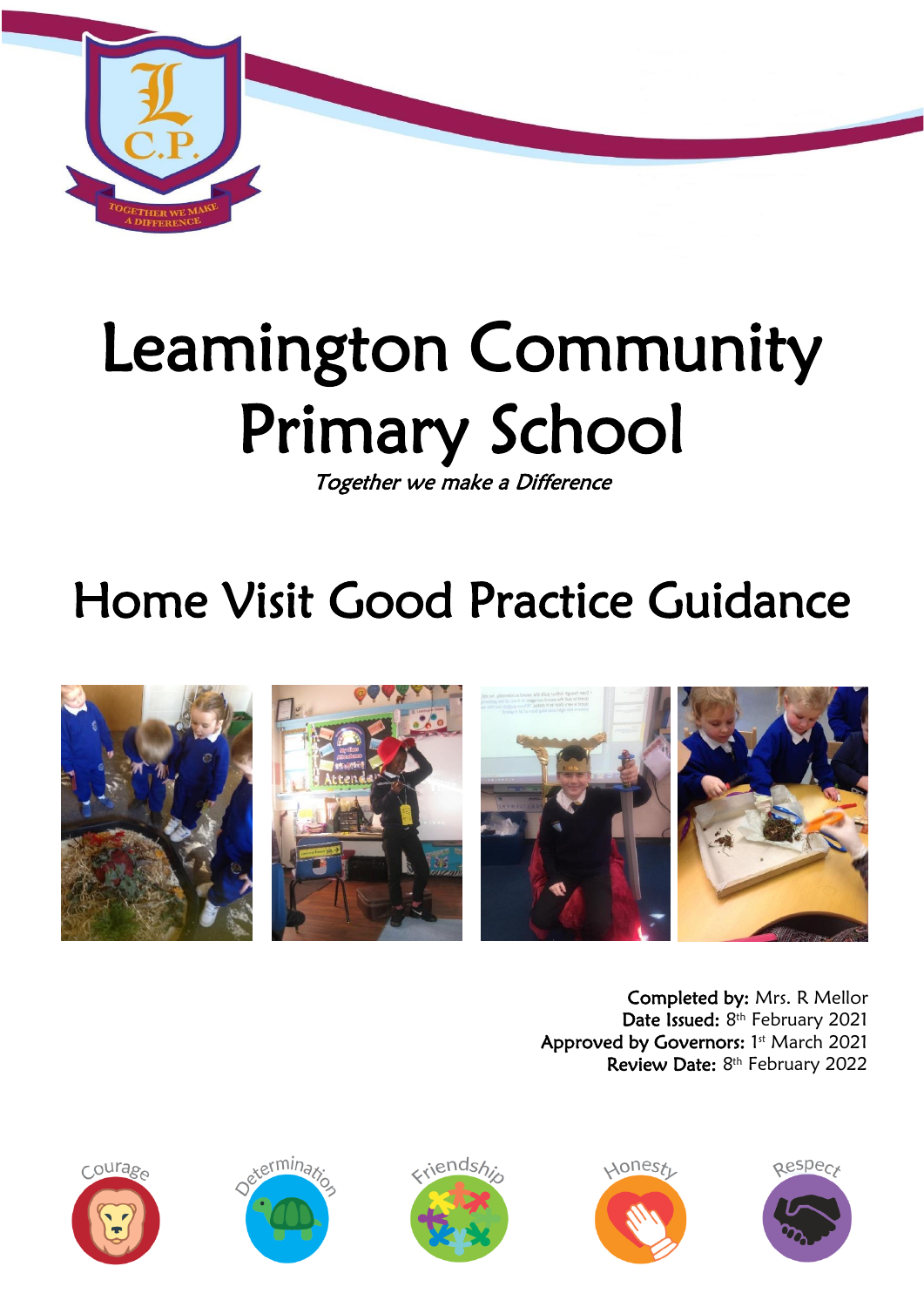### **Leamington Community Primary School: Home Visit Good Practice Guidance**

#### **Why is a home visit necessary?**

Reasons for visiting a family at home include (see below for further information on each):

- Contacting children and families who may require additional support;
- Engaging with the family to encourage them to access services outside of the home;
- Contacting children and families to establish reasons for a pupil's non-attendance at school;
- Delivering a service through home visits.

#### **Contacting children and families who may require additional support**

An example of using home visits for this purpose could be to collect a child on the school bus or to offer referrals to services such as early intervention teams.

**Engaging with the family to encourage them to access educational services outside of school**  An example of using home visits for this purpose is to encourage a pupil's ongoing education whilst long term sick or excluded.

#### **Contacting children and families to establish reasons for a pupil's non-attendance**

An example of using home visits for this purpose is to encourage attendance at school whilst improving liaisons between school and parents.

#### **Delivering a service through home visits**

An example of using home visits for this purpose is visiting a child at home to check on his/her safety or wellbeing.

#### **Planning and preparation for a home visit:**

Before completing a home visit, it is important to ensure you are prepared and have thought about possible risks or issues that may arise. Think about the following:

- Are the family aware that a home visit is being completed?
- Who lives at or is regularly present in the family home, including pets?
- Are you the most appropriate person to complete the visit?
- Have you got as much information as possible about the child, family and location to be visited including details of potential risks?
- Do you know what to do if you are concerned about your own, or someone else's safety or wellbeing whilst on the visit?

If you answer 'no' to any of the above questions, then give consideration to the following:

- It may not always be possible to inform the family in advance of a home visit, specifically with regards to following up unexplained absences. In this case, it may be helpful to take a letter that can be posted if unable to make direct contact.
- Try liaising with colleagues and other involved services to establish a clear awareness of the family and the home, including any potential risks. Check the school's CPOMs system for information on current and past incidents/issues.
- Speak with the Designated Safeguarding Lead and review school's safeguarding policies to establish appropriate courses of action should you become concerned for your own or another's safety.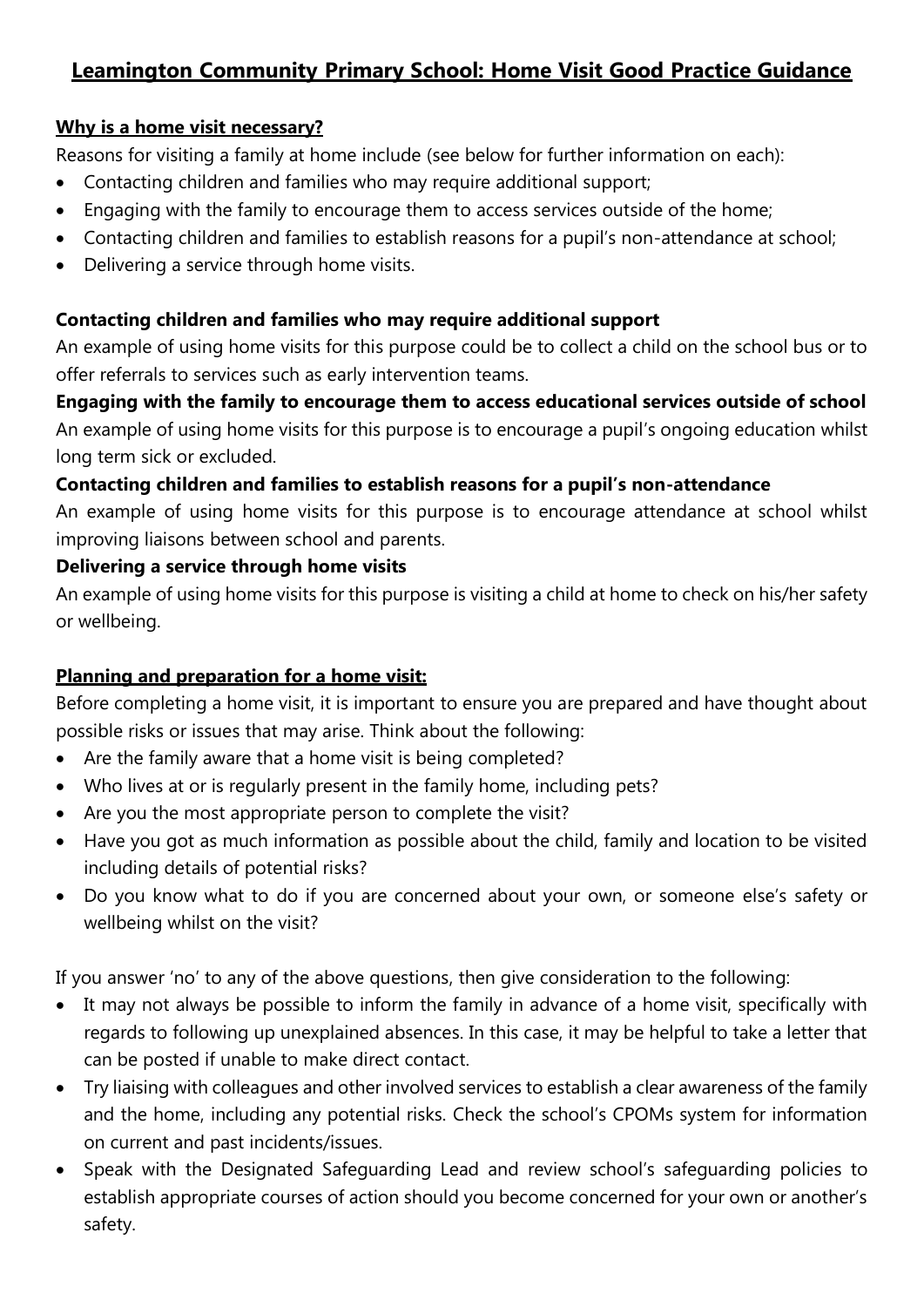#### **Personal safety and home visiting:**

A home visit should not be completed without consideration to risk and the safety and wellbeing of staff. Guidance for promoting staff safety completing home visits, include but are not limited to:

- Ensure that you have prepared for the home visit, gathering as much information as you can with regards to the home, the family and potential risks. Review CPOMs records for the child/children to ensure you are up to date with past and current issues/concerns.
- Be clear on the purpose of the home visit will you be delivering information which may be sensitive/provoke an emotional response from the family e.g. reviewing a Child Protection Report or advising of intentions to prosecute for poor attendance?
- It is always best practice to complete a home visit with a colleague. However, if circumstances allow and you are planning a visit alone, only go if you are confident that it is safe to do so. If you are unsure, always take someone else with you or don't go at all.
- Make sure you have access to a mobile phone that is charged and in working order, so that yourself and school can communicate throughout the visit if necessary.
- Liaise with colleagues around the nature of the visit, address/family and expected length of time you will be out of the workplace, ensuring you always sign in and out of the workplace. Leave your contact number with colleagues so that you can be contacted. If you are delayed, you must contact school to advise of this.
- Decide on a code word /phrase that you can quickly text to a colleague if you feel unsafe at any point in the visit and require assistance.
- Ensure that your car is parked facing the most appropriate exit route should you need to leave quickly.
- If you arrive at the property and do not feel confident that it is safe to enter, speak briefly with the family at the door (if appropriate) to reschedule. This can allow you to arrange support from a colleague/another agency worker or offer an alternative appointment at school.
- School should ensure colleagues are aware of how to respond if a colleague undertaking a home visit becomes uncontactable/does not return to the workplace within the expected time frame.

#### **Things to consider during a home visit:**

During a home visit, personal safety, along with the desired outcome, needs to be the focus of the visit. It is important to consider the following:

- Remember you are a guest who has been invited into the family's home. You may ask people for information but they are under no obligation to give it to you. They can also ask you to leave at any time.
- When you arrive, assess if it is appropriate for you to be there. For example, do you feel welcome? Do you feel unsafe? Have you got signal on your mobile phone?
- Make sure you have appropriate identification.
- Before you enter the house or flat, ask the family to put any uncaged animals in a separate room.
- Always maintain professional boundaries and consider confidentiality.
- Do not discuss anything in front of additional family members without checking beforehand that it is ok to do so.
- Always consider safeguarding policies and procedures.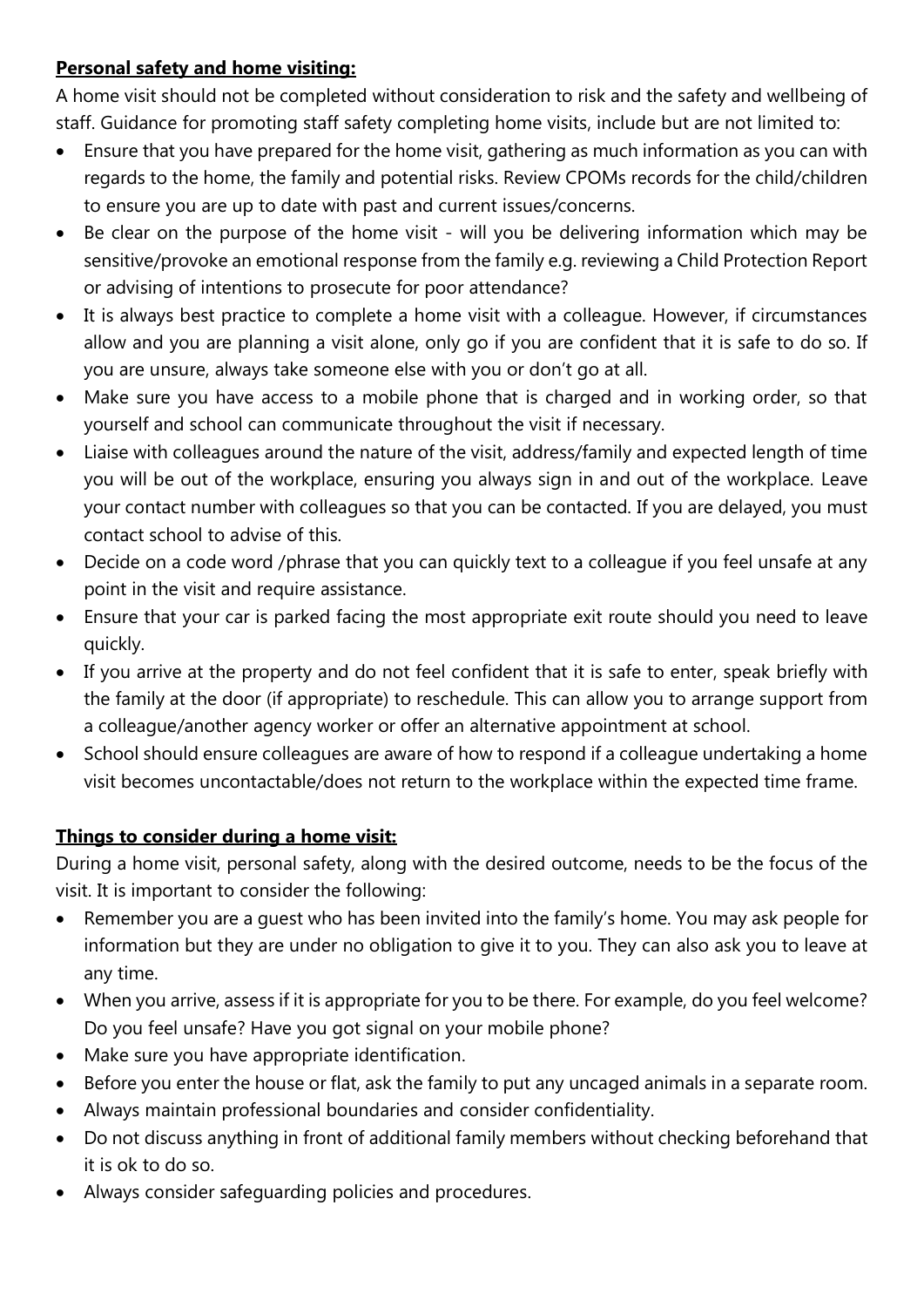- You need to be prepared to deal with the unexpected, including but not limited to:
	- o Young children 'home alone';
	- o Poor home conditions that pose an immediate risk to a child's safety or wellbeing;
	- o A disclosure is made relating to abuse.
- Before you leave, check that family members are satisfied with the outcome of the visit and are clear about:
	- o Any plans made or actions identified;
	- o What will happen next;
	- o Who will do what;
	- o When will it be done by.
- Unless you have child protection/safeguarding concerns, if there is information to be shared with other agencies, discuss with the family:
	- o What is to be shared;
	- o Who it will be shared with and why;
	- o Who will be responsible for sharing the information;
	- o When the information will be shared.
- If you have child protection/safeguarding concerns, and providing it is safe to do so, tell the family:
	- o What you are concerned about;
	- o Who you will share the information with;
	- o What is likely to happen next.
- If you are concerned about the child's safety or wellbeing, it may not always be appropriate to discuss this with the family because:
	- o You don't feel safe;
	- o You are concerned about child sexual abuse;
	- o You are concerned about domestic abuse and the perpetrator is present;
	- o You feel that raising concerns could compromise the child's safety and wellbeing.

#### **If you believe the child is at risk of significant harm, you must seek advice urgently, once you have left the family home.** You must discuss the situation with:

- The Designated Safeguarding Lead (DSL) from your setting.
- Children's Social Care.
- Emergency services if you feel that the child is at risk of *immediate* significant harm.

If at any time during a home visit you feel uncomfortable or unsafe, you should make an excuse to leave. Under these circumstances it is appropriate to invent a reason to leave immediately.

#### **Things to consider following a home visit:**

You will need to consider the following areas:

- Checking back in at your setting;
- Recording the findings and outcomes of the visit all visits should be recorded on CPOMs as soon as possible. Make a factual account of the discussion that took place and use the family's own wording when possible.